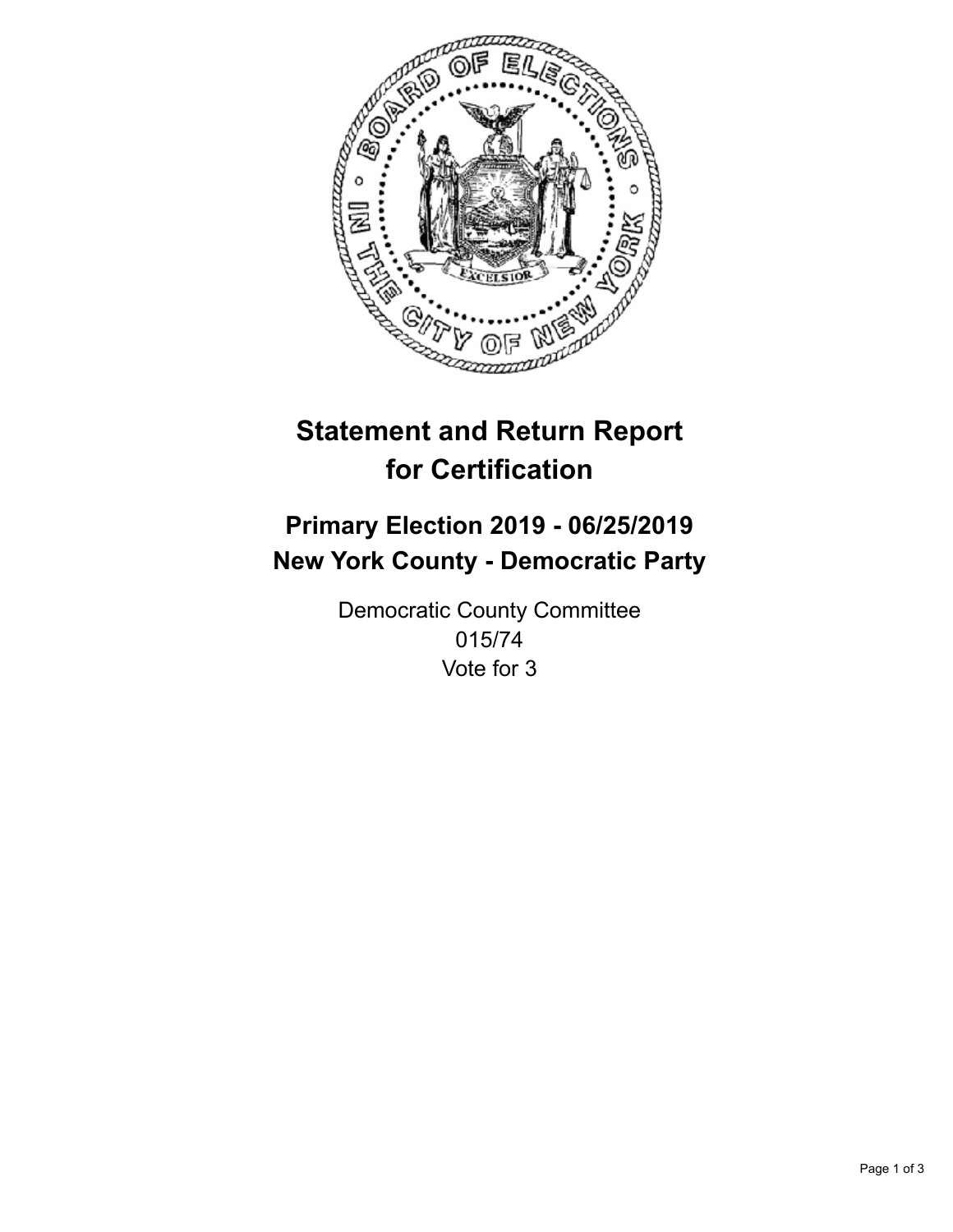

## **Assembly District 74**

| PUBLIC COUNTER                                           | 60             |
|----------------------------------------------------------|----------------|
| <b>MANUALLY COUNTED EMERGENCY</b>                        | 0              |
| ABSENTEE / MILITARY                                      | 0              |
| AFFIDAVIT                                                | 0              |
| <b>Total Ballots</b>                                     | 60             |
| Less - Inapplicable Federal/Special Presidential Ballots | 0              |
| <b>Total Applicable Ballots</b>                          | 60             |
| AYO HARRINGTON                                           | 44             |
| <b>MILES ARMSTEAD</b>                                    | 33             |
| SHERANNE WHITE                                           | 35             |
| <b>CRISOLIDY VARGAS-MARTE</b>                            | 13             |
| UNATTRIBUTABLE WRITE-IN (WRITE-IN)                       | $\overline{2}$ |
| <b>Total Votes</b>                                       | 127            |
| Unrecorded                                               | 53             |